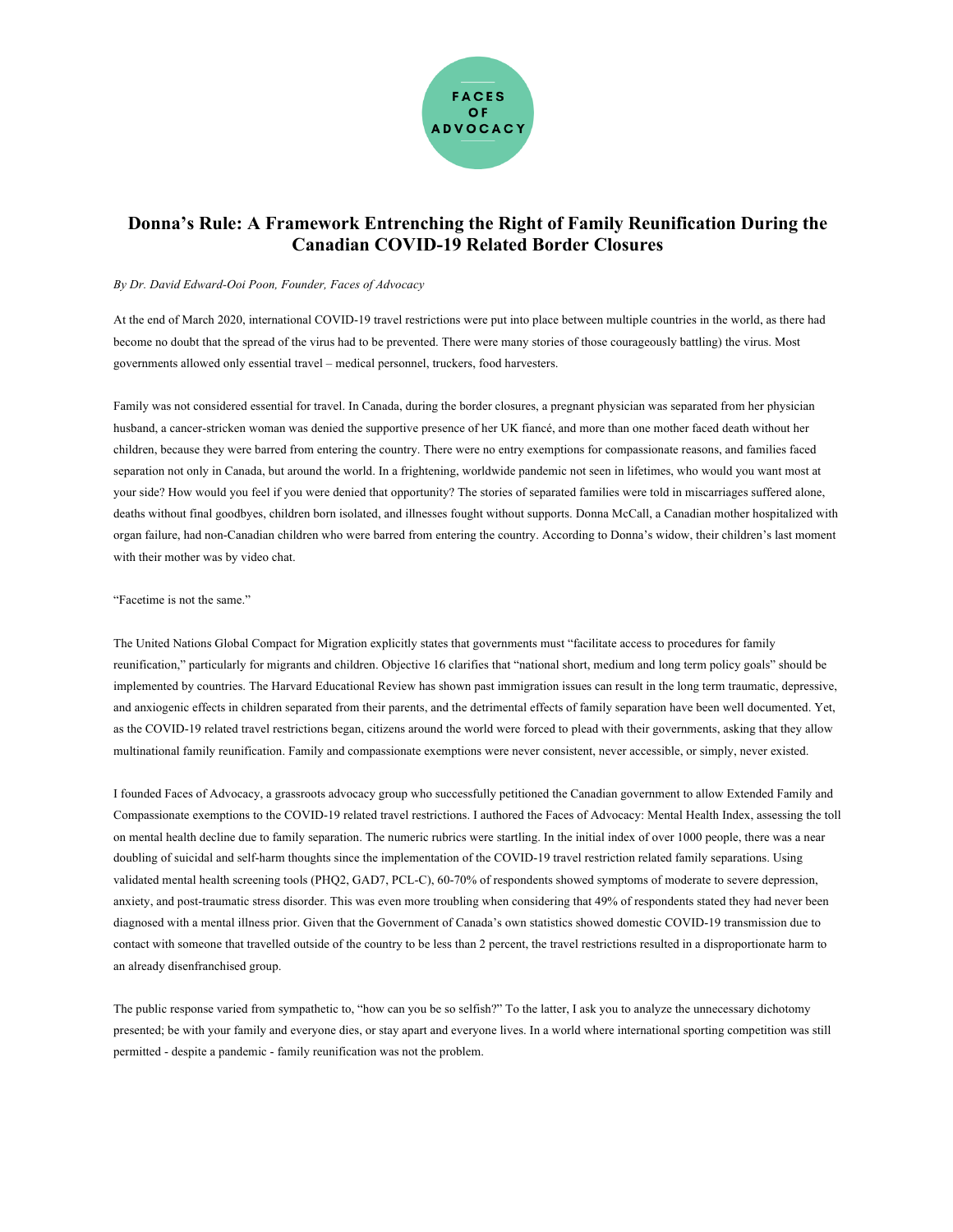The worldwide #loveisnottourism movement is predicated on one simple fact – family reunification is not a luxury. It is an unshakable need the core draw to be with your loved ones particularly during a worldwide crisis, not despite it. COVID-19 was not, and will not be, the only impetus for international travel restrictions. Historically, disease, war, and political discourse have all led to border closures and will undoubtedly do so in the future. What is necessary, then, is an approach that enables nations to consider the impact of policies that prevent immigration on multinational families in an increasingly globalized world.

An international crisis necessitates an international response. Be it through UN resolution or declaration, or through an amendment to the Global Compact for Migration; a clear, methodical approach to family reunification is required to protect future generations. In the upcoming International Migration Review Forum (IMRF) in May 2022, family reunification must be made a forefront priority. Given the countless families that suffered from travel restriction related separations, government officials and policy makers must take action to prevent these pains from occurring again. Unless the rights of families are entrenched, those rights are subject to be forgotten. Without the dogged perseverance of citizens, migrants, and communities, however, governments will continue to be apathetic. For instance, despite the multiple successes of the Faces of Advocacy, and my numerous attempts to speak to the Minister of Public Safety; I have still not received a reply to my policy proposals.

Civil society, migrants, citizens, leaders, and community authorities all have families – and as such, we are all stakeholders in the global conversation about family reunification. Our loved ones remain loved regardless of proximity. I ask families around the world to engage with our federal representatives to advocate for the right to be with our families in a safe and compassionate way. Our countries' respective representatives to the IMRF have a unique opportunity to bring multinational family separation to the agenda of the UN, to ensure that bureaucracy does not separate another dying mother from her children.

The Faces of Advocacy Family Reunification Framework was designed to be used by governments that plan to implement travel restrictions. It is based on the lessons learned from developing the Canadian family exemptions. It is an iterative template designed to aid policymakers to consider the impact border closures have on families, and to develop a system that accounts for the complexity and importance of modern relationships. If enough nations acknowledge the importance of family reunification, international agreements or a UN statement is possible. This will look different in each individual country, and may take various forms. For instance, Faces of Advocacy is pressing the Canadian government to adopt multinational family reunification as a federal public policy principle.

I suggest naming it Donna's Rule.

Dr. David Edward-Ooi Poon MD, MPH, GHEI, CCFP

Founder, Faces of Advocacy

Family Physician, GP Psychotherapist, Public Health and Preventive Medicine Resident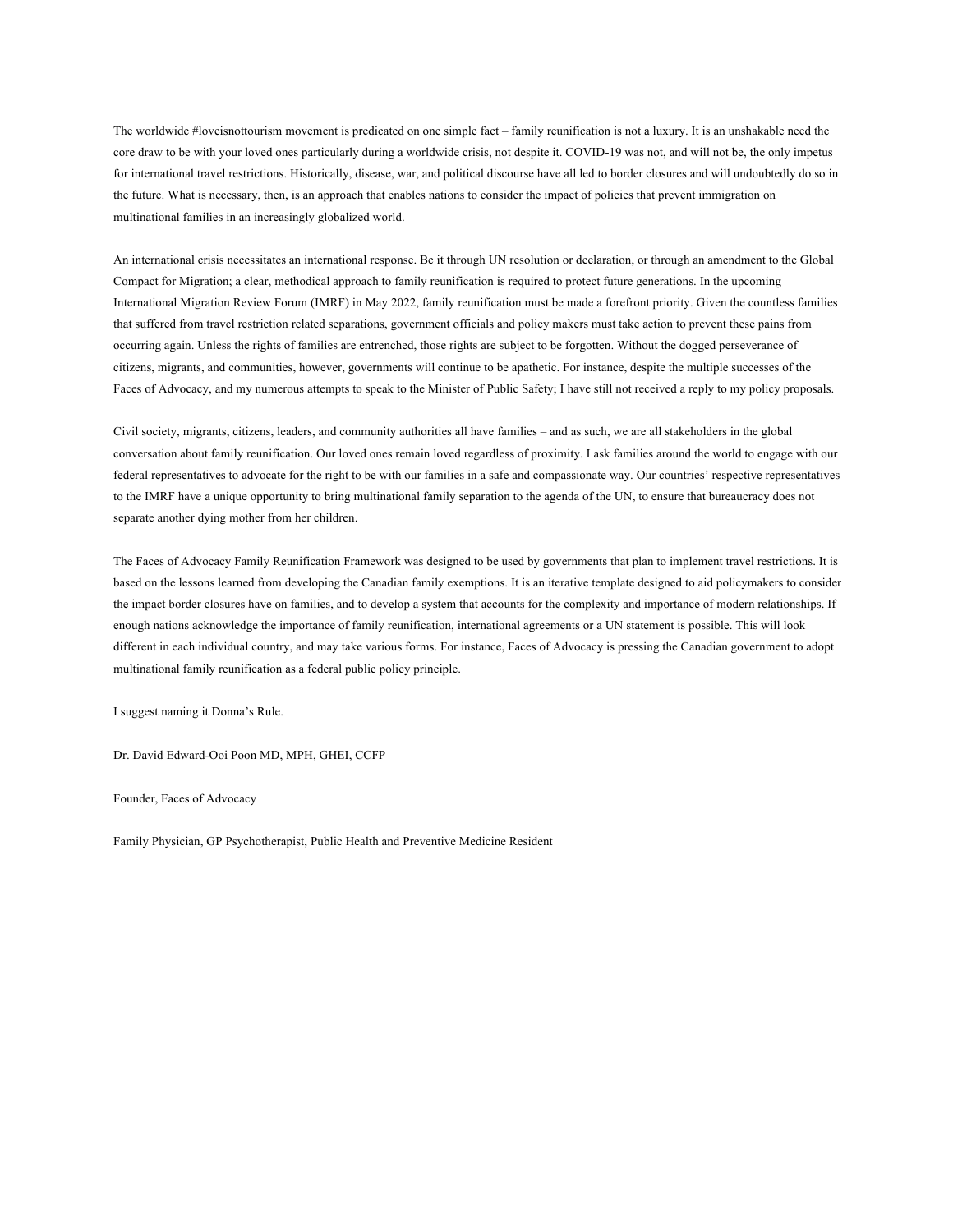

*The Faces of Advocacy Family Reunification Framework (FAMFAM). The proposed framework provides an incremental step-bystep process for governments to develop compassionate, effective, and safe border policies towards family reunification. i. Specifically define family, considering dependent/adult children, siblings, parents, marriage/common law, committed partners etc. ii. Choose an appropriate proof of family ties, considering socioeconomic barriers to some documents. iii. Maintain an accessible application system with clear service time standards. iv. Ensure that officials and agents in charge of implementing family reunification are aware of the policies. v. Develop an available, accessible, and transparent appeals processes. vi. Continue to monitor the program to identify inconsistencies and efficiency issues.*

*Alexandria Jasmin Aquino and Dr. David Edward-Ooi Poon, November 24th, 2021.*